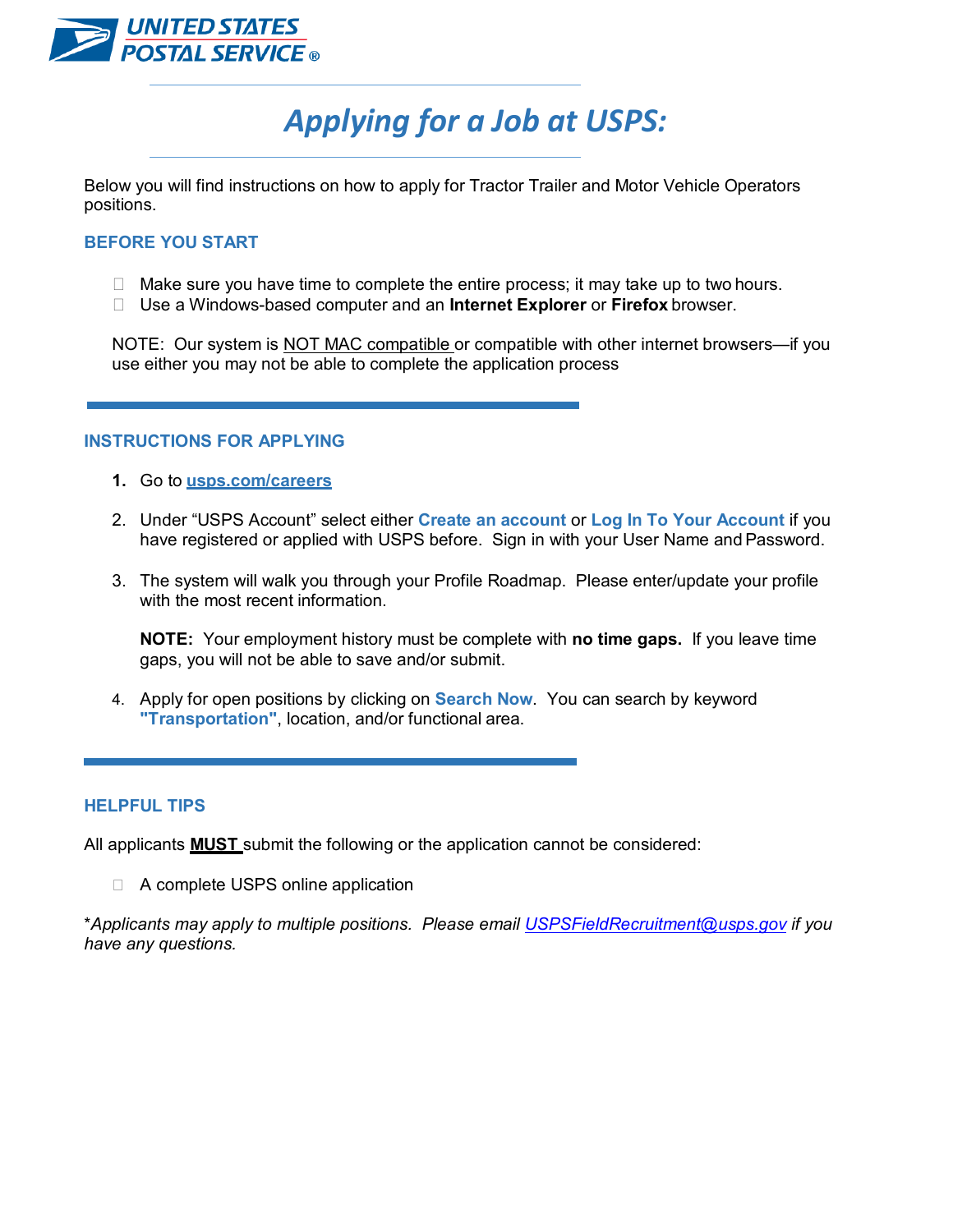# **United States Postal Service**

#### *External Publication for Job Posting 10338865*

If this job requires qualification on an examination, the number of applicants who will be invited to take or retake the examination may be limited.

#### *Branch*

Seattle District

#### *Job Posting Period*

08/19/2019 - 08/25/2019

This job has an exam requirement. Currently, applicants for this posting who do not yet have an exam score are being invited to take the exam. Examining will continue until capacity has been reached.

# *Job Title*

TRACTOR TRAILER OPERATOR

# *Facility Location*

SEATTLE 10700 27TH AVE S SEATTLE, WA 98168-1831

CONTACT INFORMATION: stephen.p.thai@usps.gov; Stephen Thai, STO, 206-768-4729

# *Position Information*

Title: TRACTOR TRAILER OPERATOR FLSA Designation: Non-Exempt Occupation Code: 5703-0004 Non-Scheduled Days: VARIES Hours: VARIES

CDL REQUIRED: Applicants must have a valid commercial driver's license (CDL) from the state in which they live. If applicants have an intrastate CDL, they must self-certify to their state that they operate or expect to operate in excepted interstate commerce, as required by 49 CFR part 383.71(b)(1)(ii). Each state has its own procedure for completing the self-certification process, so applicants should seek assistance from their Department of Motor Vehicles or their state's equivalent, if they are unaware of how to do so.

Applicants must have a safe driving record, and at least two years of unsupervised experience driving passenger cars or larger vehicles and one year of full time unsupervised experience (or equivalent) driving a 7-ton or larger truck, tractor-trailer, or a 16-passenger or larger bus. The driving must have taken place in the U.S. or its possessions or territories or in U.S. military installations worldwide.

Further, applicants must inform the Postal Service of all previous employment as the driver of a commercial vehicle for the past 10 years and complete a Driving Notification and Compliance Certificate. Applicants must be drug-free, which requires

o A pre-employment drug screen and

o Information from previous employers on the positive alcohol or drug tests and refusal to be tested within the prior two years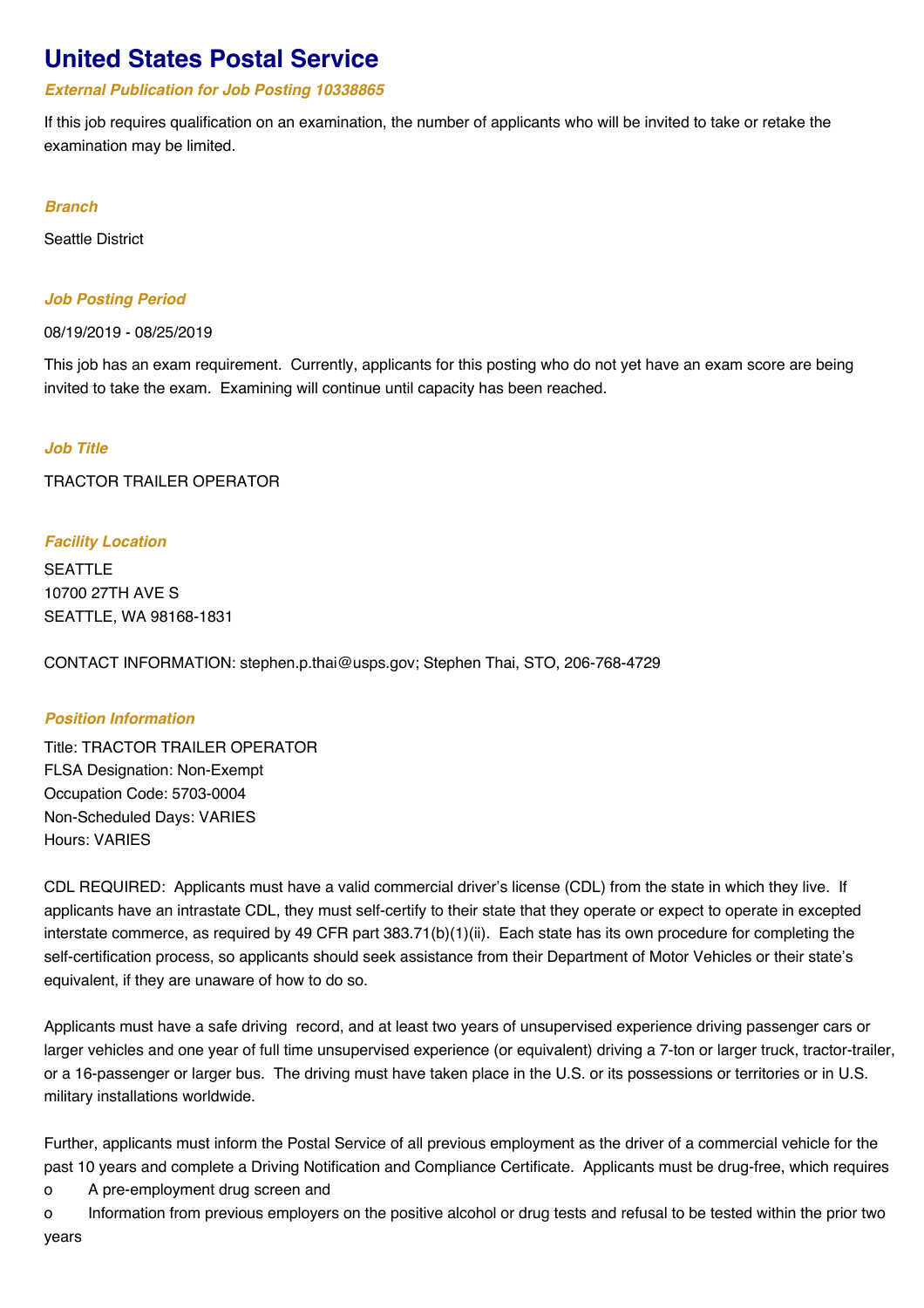\*\*\*TTO positions require a Class A Commercial Drivers' License\*\*

SALARY RANGE: \$22.26 - \$29.77 per hour paid bi-weekly

FINANCE NUMBER: 547618

BENEFIT INFORMATION: This is a career position which offers excellent benefits. Newly hired employees are covered by the Federal Employees Retirement System (FERS). Upon hire, employees are eligible to contribute into the Thrift Savings Plan (TSP) which is similar to 401(k) plans. We also offer the option to enroll into the Federal Employees Health Benefits (FEHB) program as well as the Federal Employees Group Life Insurance (FEGLI). Dental, Vision and Long-Term Care Insurance Programs as well as Flexible Spending Accounts to cover eligible out-of-pocket health care and dependent care (day care) expenses are also available, as well as accrued vacation and sick leave.

#### *Persons Eligible to Apply*

All U.S. Citizens, permanent resident aliens, citizens of American Samoa or any other territory owing allegiance to the United States. Applicants must be available for screening activities, including an interview. Applicants entitled to veterans' preference and/or covered by the Veterans Employment Opportunity Act may apply for any posted position.

Applicants must apply online at www.usps.com/employment to be considered for this employment opportunity. You must have a valid email address to apply as communication regarding employment opportunities, examinations, interviews and background checks will be conveyed by email. Please add the following email domain addresses to your contact list to allow all correspondences to be received.

 @usps.gov @psionline.com @geninfo.com @uspis.gov @escreen.com

EXAM REQUIRED: If you are invited to take this test, instructions regarding the exam process will be sent to you via email. Please ensure you can receive email messages from our test vendor and follow instructions carefully so you can be considered for this employment opportunity.

NOTICE SCREENINGS REQUESTED: You may receive multiple requests for background checks in regards to this employment opportunity. Respond to all requests quickly as we anticipate filling our vacancies quickly and nonresponses may result in disqualification for this opportunity.

Current non-career Postal Service employees who wish to apply for this vacancy must go to usps.com/employment and use your existing eCareer Profile to apply. Do not log into LiteBlue; if you logged into LiteBlue, log out and close your browser before going to usps.com/employment.

#### *Background Check*

The Inspection Service criminal background check is conducted using United States information resources only (e.g., FBI fingerprint check, state and county checks). A criminal background check involves a 5-year inquiry for any location where the individual has resided, worked or gone to school within the United States or its territories. As a result of this limitation, the criminal background checks of individuals who have not resided in the United States or its territories for the preceding 5-years may not be considered complete. The Inspection Service may be able to process inquiries for U.S. Citizens only, but only if their time spent out of the country was spent as: a trailing spouse or dependent of someone working for the U.S. government (military or civilian), a missionary, a student attending school in a foreign country, a Peace Corps participant, or as an employee of a U.S.-based employer/company. If the Inspection Service is unable to perform a complete background check because of residency outside the United States, such individuals will be ineligible for Postal employment.

#### *Functional Purpose*

Regularly operates a heavy duty tractor-trailer either in over-the-road service, city shuttle service, or trailer spotting operations.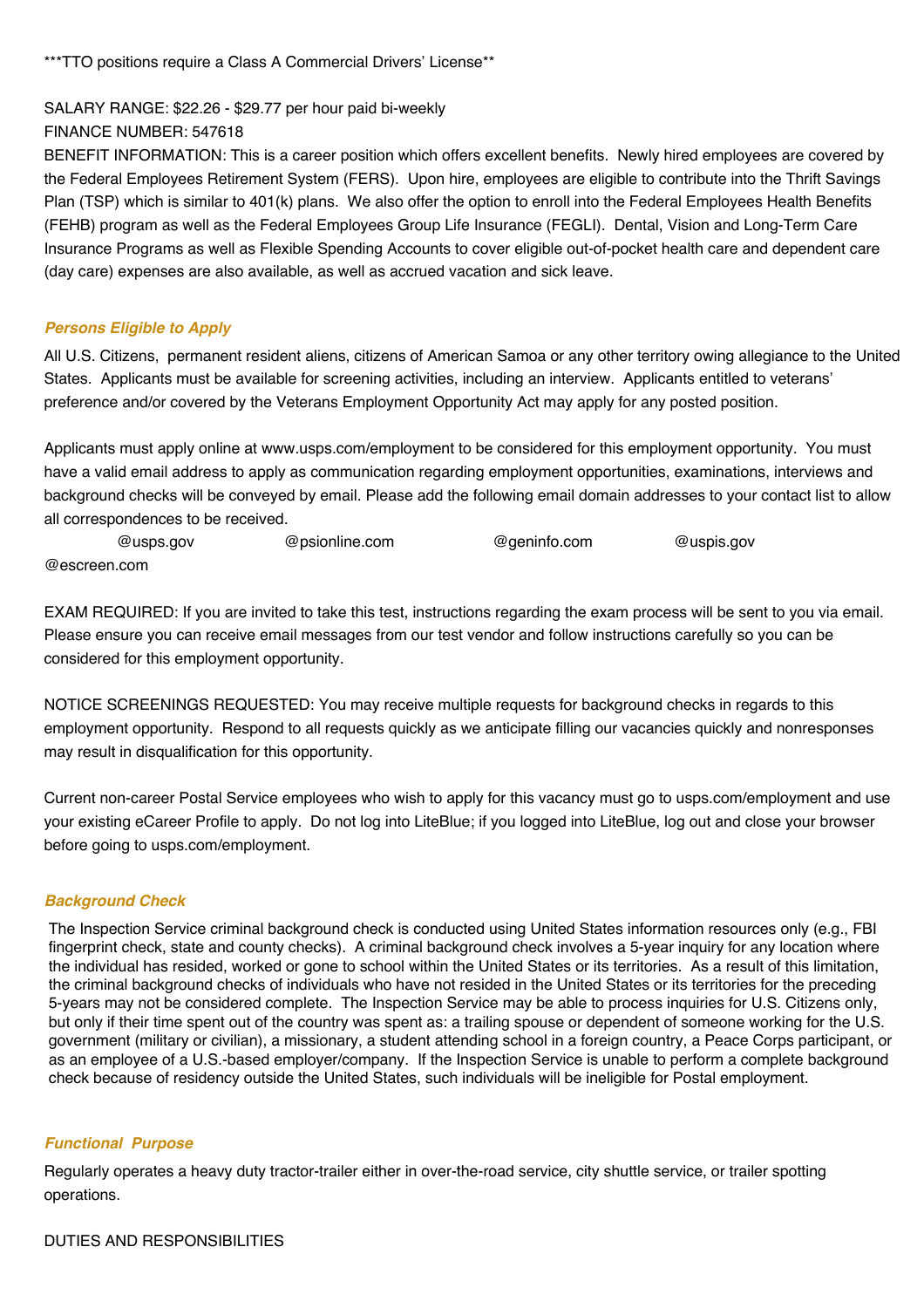1. Operates a tractor-trailer in conformity with time schedules and in accordance with instructions regarding the route assigned; or operates a tractor-trailer in unscheduled service directed move by move by telephone, two-way radio or through designated supervisors.

2. Picks up and delivers bulk quantities of mail at postal installations, mailing concerns, railroad mail facilities and airports.

3. Ascertains the condition of the tractor-trailer prior to leaving and in returning to garage; reports all accidents , mechanical defects noted, and mechanical failures in the course of the trip.

4. Makes decisions respecting changes in route in emergency; makes emergency decisions respecting loading mail or leaving it for later trip.

5. In addition, may prepare daily trip reports; make minor repairs or adjustments to vehicle in emergencies; load and unload mail; perform other duties as assigned by a supervisor.

#### **SUPERVISION**

Supervisor, Transportation Operations, or other designated supervisor.

The United States Postal Service has the following excellent and challenging employment opportunity for highly motivated and innovative individuals. Successful candidates must demonstrate through a combination of education, training, and experience the following requirements:

#### *Requirements*

1. BARGAINING UNIT QUALIFICATION STANDARDS 5703B (5703-0004) TRACTOR-TRAILER OPERATOR DOCUMENT DATE: October 1, 2003

#### FUNCTION:

Tractor-Trailer Operator: Regularly operates a heavy-duty tractor- trailer either in over-the-road service, city shuttle service, or trailer spotting operations.

#### DESCRIPTION OF WORK:

See the Standard Position Description for the Occupation Code given above.

#### REQUIREMENTS:

Applicants must have two-years of general driving experience with at least one-year full time, or equivalent, of driving 7-ton trucks or buses of 16 passengers or over. A minimum of six months of the required total driving experience must be in a tractor-trailer.

Note: The required amount of experience will not in itself be accepted as proof of qualification. The applicants' record of experience and training must show the ability to perform the duties of the position.

# EXAMINATION REQUIREMENTS:

Applicants for these positions must complete an Assessment Questionnaire.

# PHYSICAL REQUIREMENTS:

Applicants must be physically able to perform efficiently the duties of the position.

# ADDITIONAL PROVISIONS:

At the time of appointment, applicants must have a valid commercial driver's license from the state in which they live with air